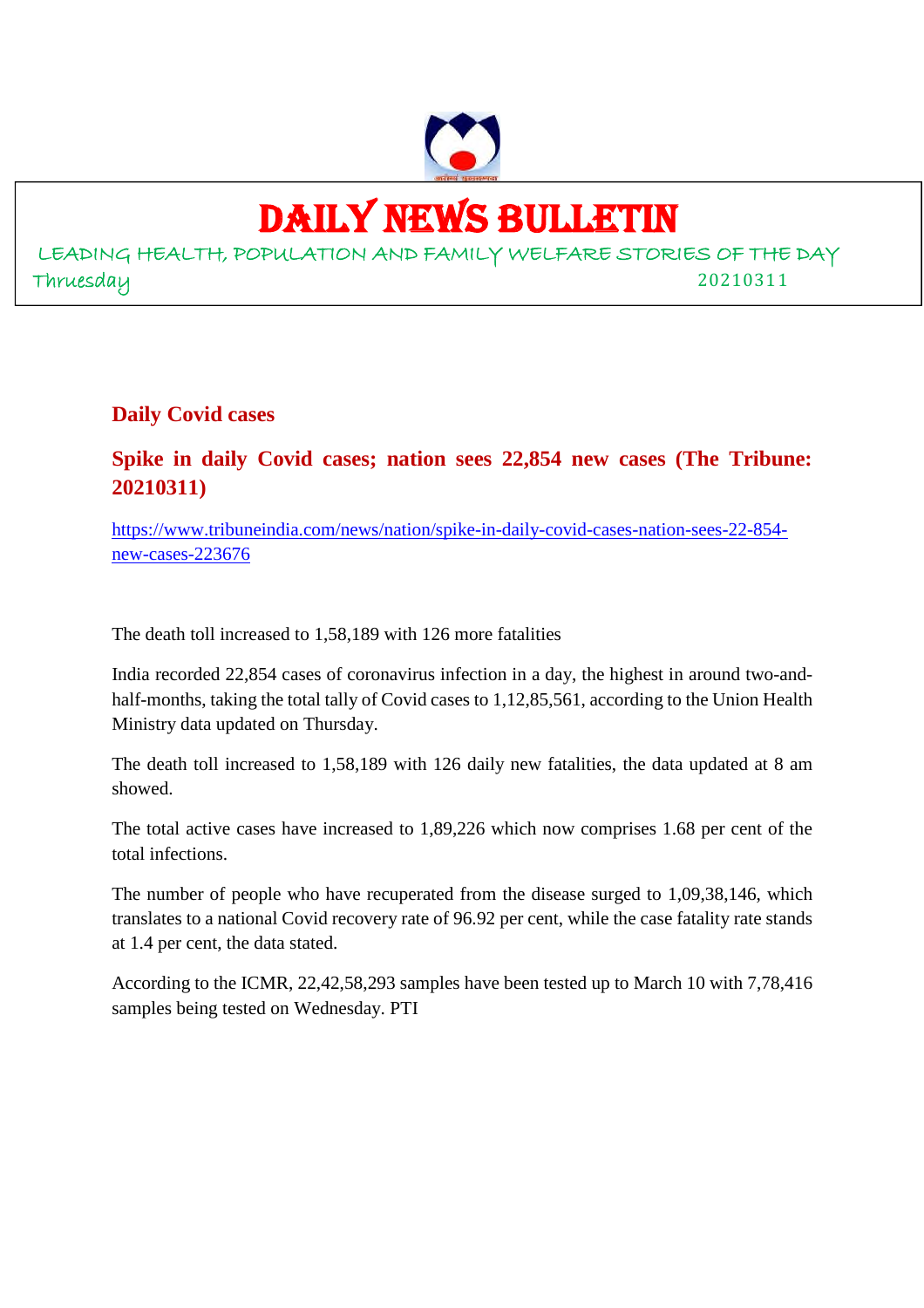## **Covid origin**

# **World no closer to Covid origin explanation: Expert (The Tribune: 20210311)**

https://www.tribuneindia.com/news/coronavirus/world-no-closer-to-covid-originexplanation-expert-221367

Despite a high-profile visit to China by a team of international experts in January, the world is no closer to knowing the Covid origin, according to one of the authors of an open letter calling for a new investigation into the pandemic.

"At this point, we are no further advanced than we were a year ago," said Nikolai Petrovsky, an expert in vaccines at Flinders University in Adelaide, Australia, and one of 26 global experts who signed the open letter, published on Thursday.

In January, a WHO team visited Wuhan in search of clues to Covid origin. — Reuters

#### **India's vaccine output**

#### **Quad nations to boost India's vaccine output (Hindustan Times: 20210311)**

https://epaper.hindustantimes.com/Home/ArticleView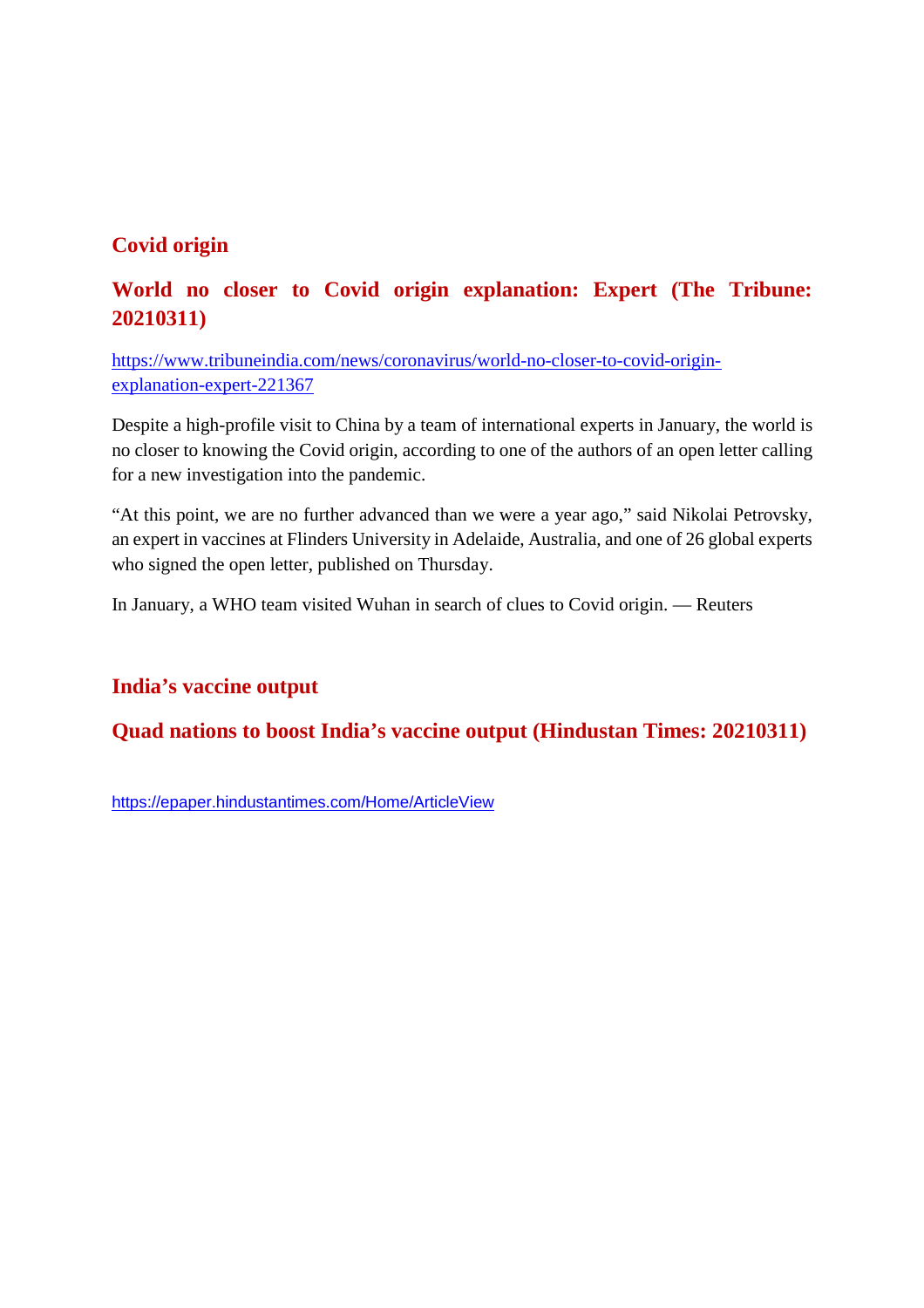

The race between India and China to provide Covid-19 vaccines to more countries across the world has moved into high gear, with efforts to ramp up delivery of doses to developing countries expected to be a key item on the agenda of the first Quad leaders' summit on Friday.

As of Wednesday, India had shipped more than 58 million doses to 66 countries, ranging from Mongolia to Sao Tome & Principe. This includes nearly eight million doses provided as grants to small and developing countries, and 16 million doses from India's contribution to the Covax global vaccine sharing scheme of WHO.

China has donated or is donating vaccines to 69 developing countries and exporting doses to 43 more countries. Unlike India, China has no publicly available official data on vaccine supplies, though officials have said the country also plans to provide 10 million doses to Covax.

When leaders of the Quadrilateral Security Dialogue, or Quad – which includes India, Australia, Japan and the US – meet virtually for their maiden summit on Friday, they will discuss ways to ramp up vaccine manufacturing by India, the world's largest producer, and measures to get doses speedily to more developing countries in Asia and Africa, people familiar with developments said on condition of anonymity.

Several options are expected to be on the table – including forming a group or fund with financial support from Australia, Japan and the US to procure vaccines from Indian manufacturers for developing countries, the people said. Another option is using India as a hub for supplying vaccines procured with the Quad's support to South and South-east Asian countries, the people said.

Japan is expected to help with establishing cold storage facilities for storing vaccines before they are shipped to countries in South and South-east Asia. Discussions are still on among officials of the four countries to firm up contours of the plan and financial contributions of the Quad members before the leaders meet on Friday evening, the people added.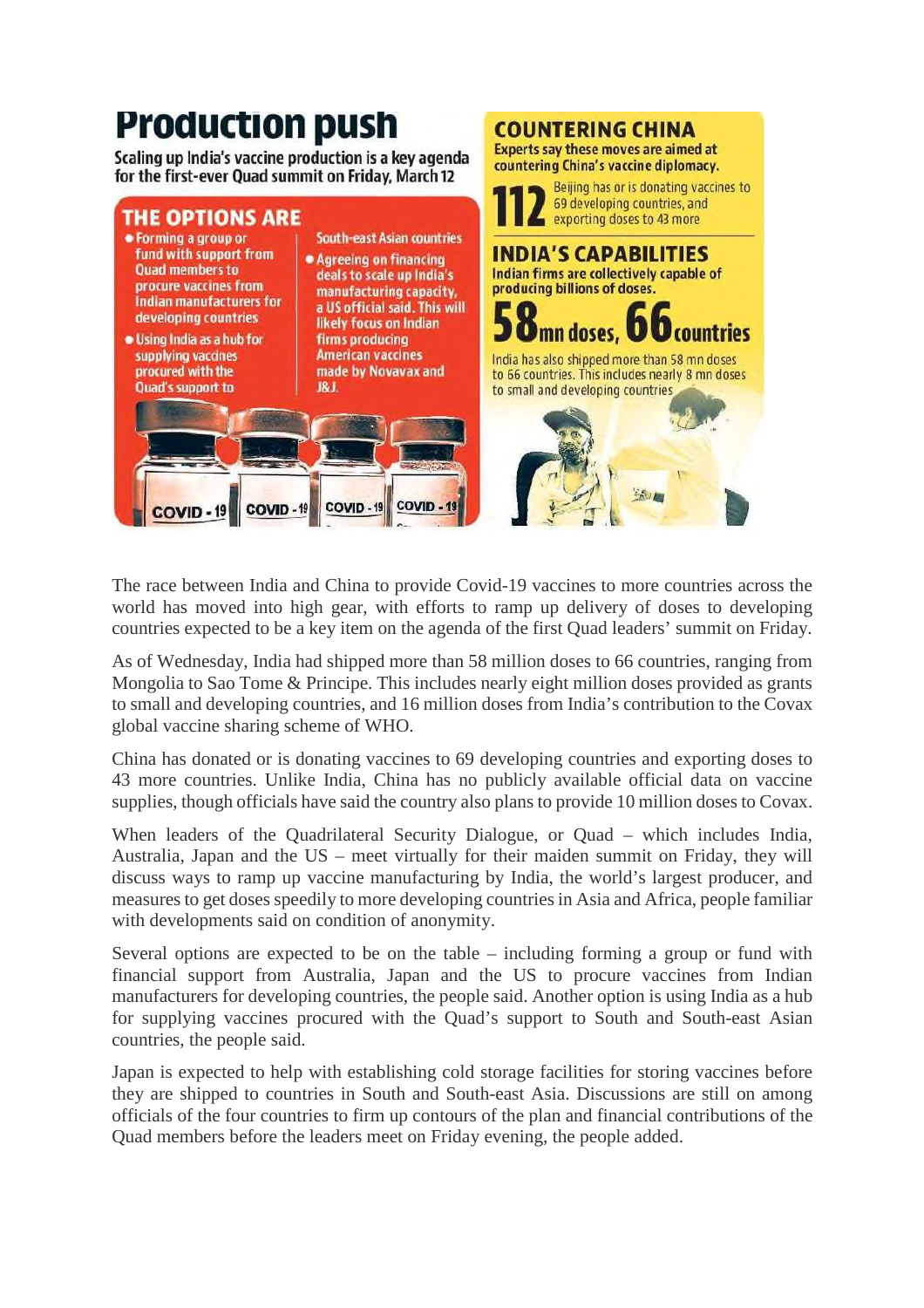The Quad Summit plans to announce financing agreements to back an increase in vaccine manufacturing capacity in India, an unnamed senior US administration official told Reuters. These agreements will focus on companies and institutions in India manufacturing vaccines for American drug majors Novavax and Johnson & Johnson, the official said. Novavax has a manufacturing arrangement with Pune's Serum Institute of India, the world's largest maker of vaccines. Johnson & Johnson has a similar arrangement with Biological E Ltd.

The initiative's aim is to reduce manufacturing backlogs, speed up vaccination and defeat Coronavirus mutations, the official said. "The idea is that the quicker you can vaccinate, the more that you can defeat some of these mutations. So this is a capacity that will come online later this year, and it will substantially increase our capacity, collectively," he added.

Indian manufacturers such as Serum Institute of India (SII), Biological E, Dr Reddy's Laboratories, Cadila Healthcare and Bharat Biotech have a combined capacity of billions of doses. SII, the world's largest manufacturer, is producing the Oxford-AstraZeneca vaccine as Covishield and will begin making the Novavax vaccine soon. India also plans to provide at least 200 million doses to Covax.

The people said all these moves are aimed at countering China's vaccine diplomacy, which initially couldn't match India's roll-out of doses since January 21 but has appeared to be catching up in recent days.

"Ramping up production will help roll out more doses as assistance and also meet the commercial needs of countries across the Indo-Pacific," one of the people cited above said.

Vaccines from Chinese firms have rolled out in countries such as Pakistan, Brazil, Indonesia, Turkey, and the United Arab Emirates. China's People's Liberation Army (PLA) has also supplied doses to the armies of Pakistan, Cambodia, Mongolia and the Philippines.

The reluctance of China's pharmaceutical companies to share details of their trials has raised concerns about effectiveness of the vaccines and lack of public confidence in several countries. Shots by Sinovac, Sinopharm and CanSino Biologics were approved for use in some countries without the publication of comprehensive Phase 3 clinical trial results.

Human Rights Watch, in a report issued on March 4, said more than a dozen vaccines developed in China are in clinical trials, with about half of them in phase III trials or largescale studies to assess the vaccine's level of protection. "At the time of writing, only one Chinese vaccine has received emergency approval from what WHO identifies as a 'stringent' regulatory authority. None of the vaccines have received full regulatory approval or released phase 3 trial data," the report said.

In Cambodia, where Prime Minister Hun Sen has received the first shot of the made-in-India Covishield, authorities had to briefly suspend vaccinations at state-run facilities due to a clamour among people for Indian vaccines.

When Cambodia's health ministry issued a notification on March 5 asking people above the age of 60 to get inoculated, large numbers of people of all ages gathered at hospitals in Phnom Penh. "The stir caused the health ministry to suspend AstraZeneca vaccines temporarily as hospitals were overwhelmed with crowds," the Khmer Times reported on Wednesday.

Another of the people cited above said, "The people are asking for Indian-made vaccines as they don't have much trust in China's Sinopharm."

Though a close ally of China, Cambodia has sought one million doses from India. India has cleared a proposal to provide 100,000 doses to Cambodia while 324,000 doses of Indian-made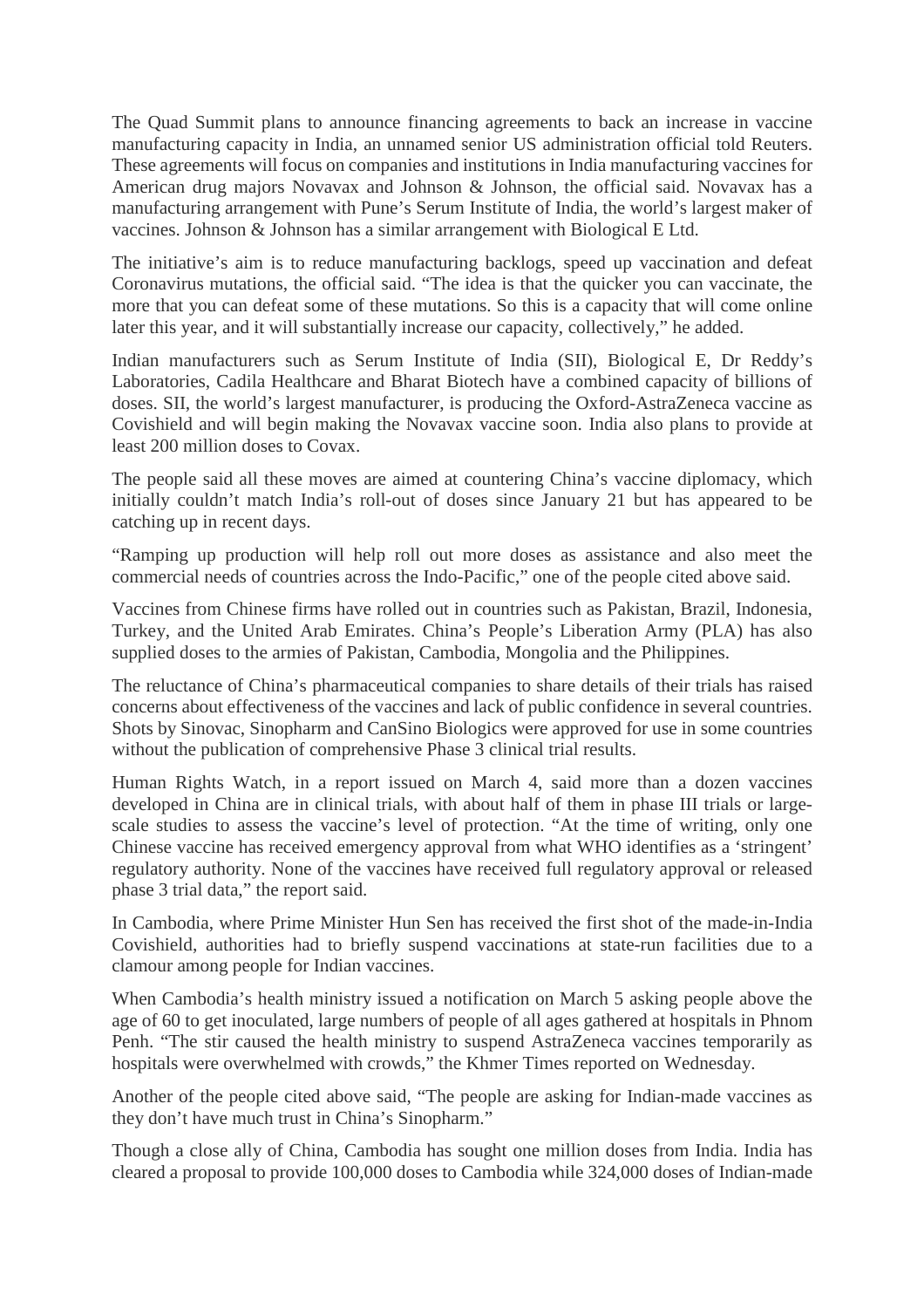vaccines were supplied to the country last week from the Covax facility. China donated 600,000 doses to Cambodia last month.

Chinese officials have sought to play down the issue of vaccine diplomacy. "A number of vaccines are now available around the world. It is up to each country to decide which one to choose. Whether it is a Chinese vaccine or not, it is a good vaccine so long as it is safe and effective," Chinese foreign minister Wang Yi told a recent news conference.

Former ambassador Vishnu Prakash said India's vaccine efforts shouldn't be seen solely in the context of competition with China.

"India has a track record of mass production of critical drugs. Look at the work done by India in providing the anti-AIDS cocktail at competitive prices to African countries. India also has had a reputation as a first responder since the 2004 Indian Ocean tsunami," he said.

"India has financial constraints and if the other members of Quad join hands, every dollar can go that much further. If the Quad shows it cannot only deliver on security issues but also on critical issues like health care, then it will establish its credentials as a more significant player in crisis management and tackling regional and global issues," Prakash added.

#### Vaccination

#### **Highest single-day spike since Jan 12(Hindustan Times: 20210311)**

#### **https://epaper.hindustantimes.com/Home/ArticleView**

A man receives a Covid vaccine jab at Maulana Azad Medical College . SANJEEV VERMA/HT

The national capital on Wednesday recorded its highest single-day Covid-19 spike since the third week of January, as the number of new infections and active cases in Delhi continued to inch up.

Delhi added 370 new cases of the disease on Wednesday, on the back of 71,153 new tests. The highest one-day spike in Delhi before this was on January 12, when the city added 386 infections. While the test positivity rate stayed below 1% for the 73rd day, it crept to 0.52%, marginally higher than 0.48% recorded the previous day.

There were 1,900 active cases in the city as on Wednesday morning, a number that has inched up every day, with exceptions, since the third week of February.

The Capital's Covid-19 graph has crawled upwards marginally, but steadily, since it recorded a then 292-day low of 94 new cases on February 16. Health experts have called for caution amid new waves of the pandemic in several states, including Maharashtra, Kerala, Punjab, Madhya Pradesh and Chhattisgarh.

For instance, the test positivity rate — which experts consider a crucial metric to assess the spread of a contagion in area — in Delhi has also hovered upwards since an all-time low of 0.17% on February 16.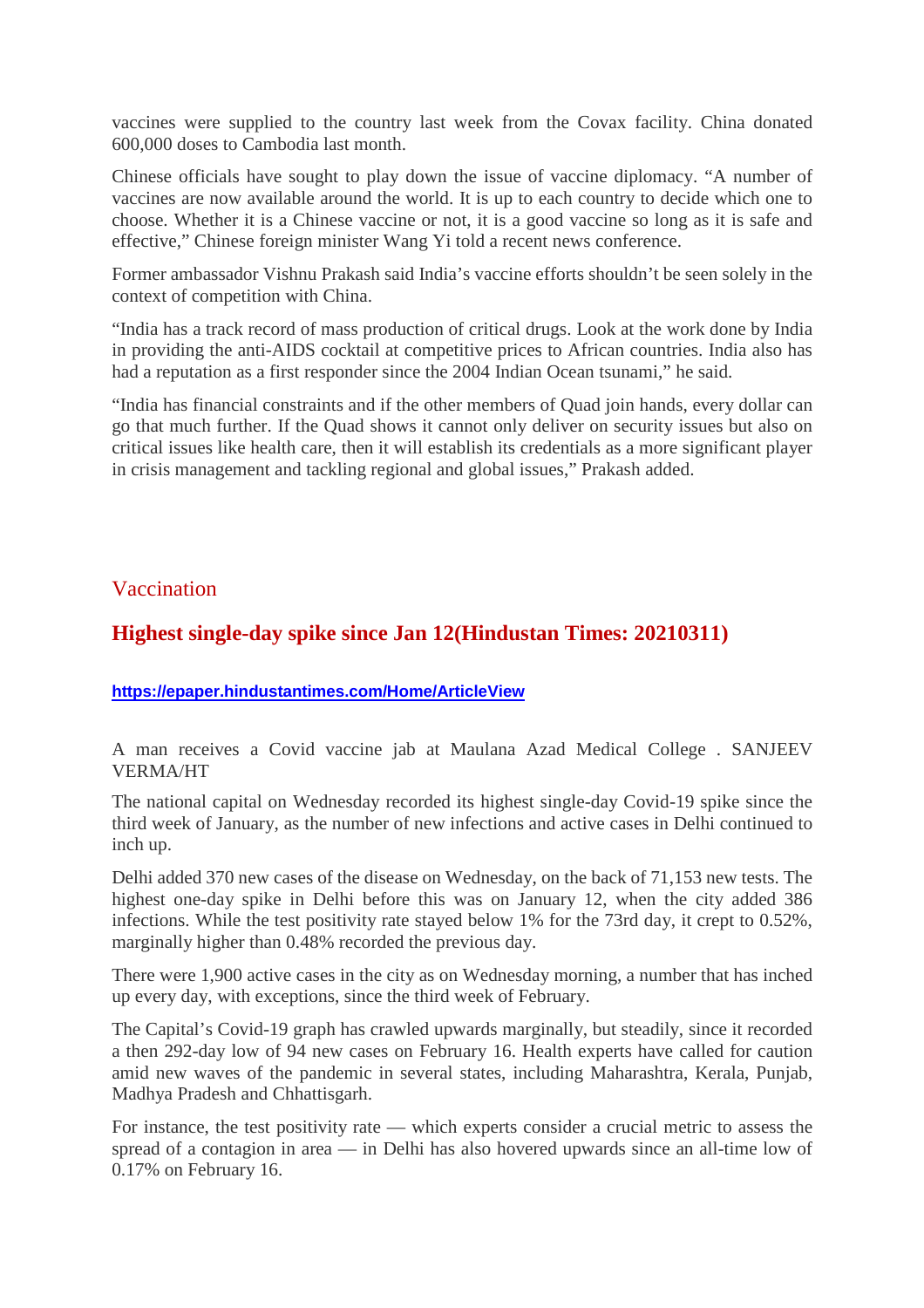To be sure, the Capital has also increased the number of tests conducted on a daily basis over the past week to ensure infections are tracked and the chances of spread minimised.

Over the past seven days, an average of 65,116 tests were conducted a day, up from 61,030 in the week before that, and 57,698 in the seven days ending on February 24.

Experts say regions showing a surge should expand vaccination coverage as fast as possible.

"...not just those at risk but everyone living in regions seeing a surge in cases should be immunised on a priority basis," said Dr SK Sarin, director of the Institute of Liver and Biliary Sciences (ILBS) who headed the Delhi government's first committee on controlling and managing Covid-19 infections.

The city also added three more deaths of the infection on Wednesday, taking the total toll in the state to 10,931.

#### **Ayurvedic Formula (The Asian Age: 20210311)**

http://onlineepaper.asianage.com/articledetailpage.aspx?id=15459028

# Ayurvedic formulations can help cure kidney ailments: Research

New Delhi, March 10: in detoxifying kidney Researchers from Delhibased Jamia Hamdard University have come up with evidence that certain ayurvedic formulations can help rejuvenate cells of an ailing kidney by cutting down reactive oxygen species which is associated with pathological damage of the vital organ.

The conclusion was reached following administration of punarnavabased NEERI KFT herbal formulation that comprises lotus leaves. patharchur and other major herbs to the subjects of chronic kidney disease, according to a study. It is found to help cells apart from reducing high levels of uric acid and electrolytes.

On the eve of World Kidney Day, which is on AIMIL March 11. Pharmaceutical Executive Director Sanchit Sharma said, "The avurvedic formulation helps in delaying the need of dialysis by reducing the progression rate of degeneration and improving reparative capacity of renal cells<br>nephron."

The formulation has from heen prepared herbs such as punanrva. gokhuru, varun, pathrupara, pasanbhed, kasani and palash which have elements antioxidant that remove toxic substances from the kidney cells, Sharma said.

Dr K.N. Dwivedi, professor at Banaras Hindu University, said, "We get many patients who have claimed that ayurvedic drug Neeri KFT proved to be beneficial in curing kidney disease.'

Dr Bheema Bhatt (medical director, ayurvedic medicine) at Medanta, Gurgaon, said that in a large number of kidney patients having high creatinine and urea levels, Neeri KFT has been found to be balancing the level.  $-PTI$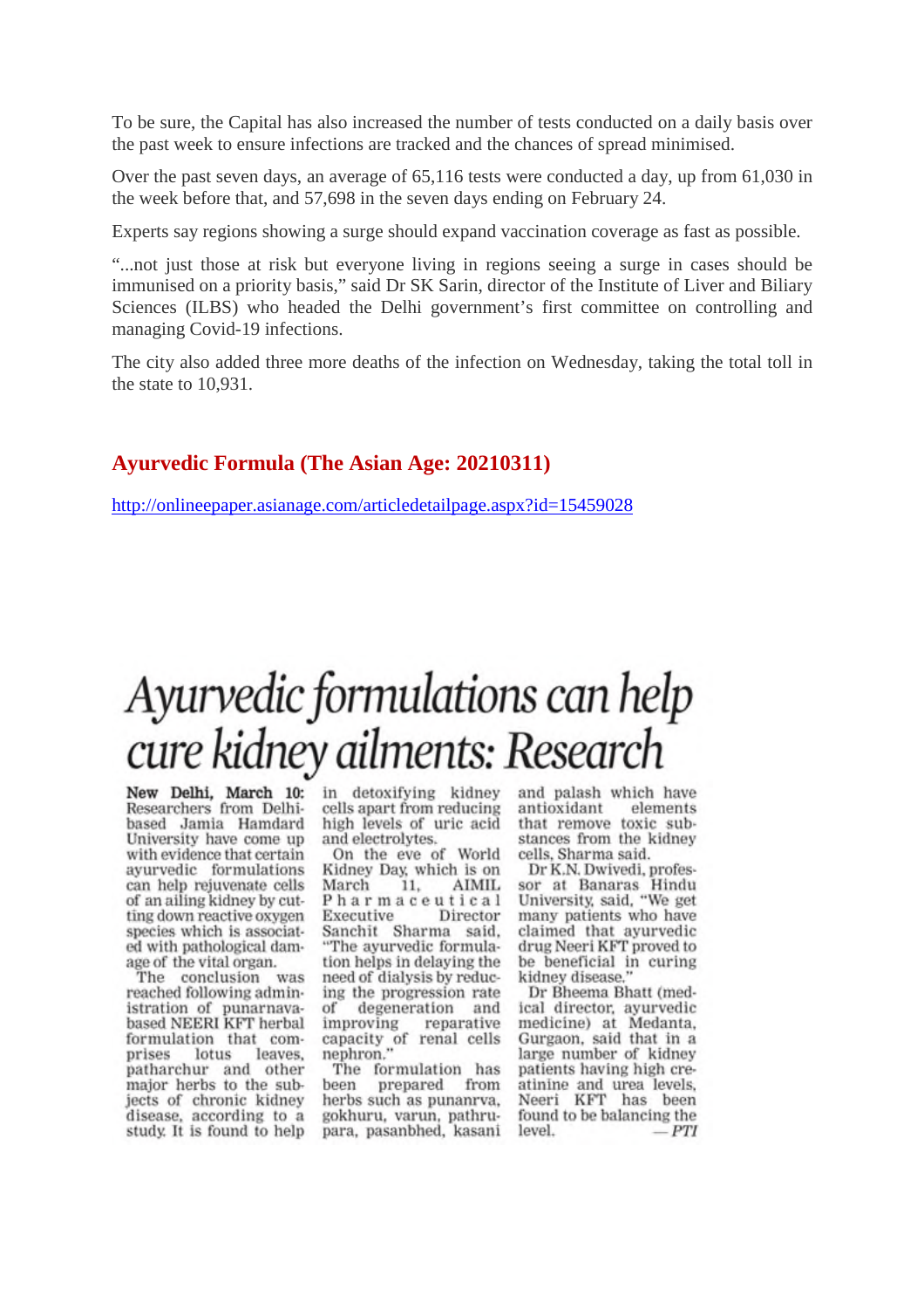#### **Covid -19 Concern (The Asian Age: 20210311)**

http://onlineepaper.asianage.com/articledetailpage.aspx?id=15459051

# **Covid-19 concern: Sena targets BJP** over crowded poll rallies

Mumbai, March 10: The Shiv Sena on Wednesday said that central government leaders were addressing crowded rallies in pollbound states, while opening suburban trains for the general public in Mumbai was being blamed for the rise in Covid-19 cases in the metropolis.

An editorial in the Sena mouthpiece Saamana asked people to take care, saying otherwise a "lockdown is imminent".

It said a partial lockdown rallies.

has been enforced in some parts of Maharashtra, and many areas of cities like<br>Thane and Nashik have been Covid-19 hot-spots. "Has the coronavirus been crushed under the huge crowds seen during campaigning for the West Bengal elections?" the Marathi daily sought to know.

It said people were not wearing face masks and not following physical distancing norms in poll  $-PTI$ 

#### **Gestational diabetes**

**Early screening and proper care can help lower risks of gestational diabetes, say doctors (The Hindu: 20210311)**

https://www.thehindu.com/news/cities/chennai/early-screening-and-proper-care-can-helplower-risks-of-gestational-diabetes-say-doctors/article34031761.ece

National Gestational Diabetes Mellitus Day will be observed today

Gestational diabetes puts women at a greater risk for developing diabetes later in life. This was why early screening, counselling, appropriate diet and behaviour modification and postpartum follow-up was critical, doctors said.

With the National Gestational Diabetes Mellitus (GDM) Day being observed on March 10, doctors, while acknowledging that awareness on GDM had made a marked improvement over the years, pinpointed the need for early screening.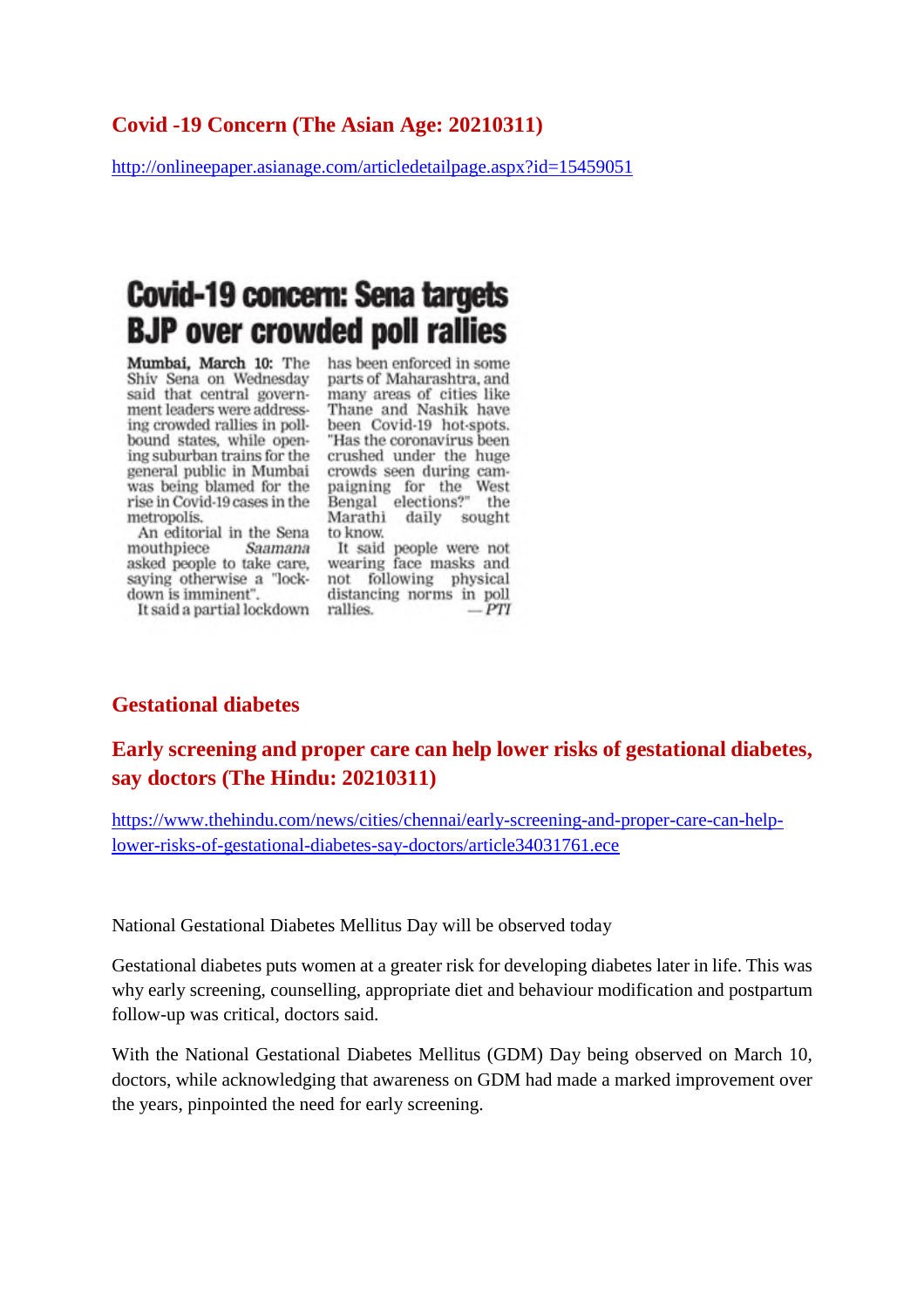V. Seshiah, former professor of diabetology, Madras Medical College and founder-patron of Diabetes in Pregnancy Study Group India, said awareness of GDM was definitely better now as obstetricians and gynaecologists were concerned about it.

"My concept is that we should screen all pregnant women. We recommend screening in the first trimester, around six to seven weeks of pregnancy. If we diagnose GDM in the first trimester, we can take care of both mother and child," he said.

He added that GDM puts the woman at risk for developing diabetes in the future. "Within 10 years, 50% of them can develop diabetes. Children born to them can develop diabetes and obesity. In my experience, in 90% of women who develop GDM, the levels can be controlled with medical and nutritional therapy," he added.

Usha Sriram, head of Endocrinology and Diabetes, Voluntary Health Services, said when it came to GDM, care before, during and after the pregnancy was important.

"The fact is that we now screen for GDM early in pregnancy. Women could have abnormal glucose early in pregnancy. It is slowly becoming a standard of care and women are being screened at the first antenatal check-up. Women planning pregnancy or those who are pregnant should be aware of GDM. This is where a lot of work is to be done, especially among young people," she said.

In the present time, pre-diabetes, over weight, family history of diabetes, polycystic ovarian syndrome and sedentary lifestyle could put women at the risk of GDM. "This is why checking for blood sugar levels is recommended," Dr. Sriram said. She added that once diagnosed with GDM, women should stay healthy and within the recommended weight gain range during pregnancy. "After the pregnancy is over, follow-up is vital. Breastfeeding has shown to decrease the risk for diabetes," she said. Prevention is key, she said, adding that all young women, who plan for pregnancy in six months to one year, should be healthy, take folic acid and be active.

Anand Moses, former director, Institute of Diabetology, Madras Medical College, said the prevalence of GDM was on the rise. "It varies from 10% to 15% among pregnant women. This is why we recommend universal screening for pregnant women, as in many cases, GDM can be managed with diet control. They need to split meals and avoid simple sugars," he said.

Follow-up post delivery was lacking, he said, adding: "Lifestyle management is very important and so are annual check-ups after delivery.

## **Sputnik V vaccine**

## **Russia to make Sputnik V vaccine in Italy, a first in EU (The Hindu: 20210311)**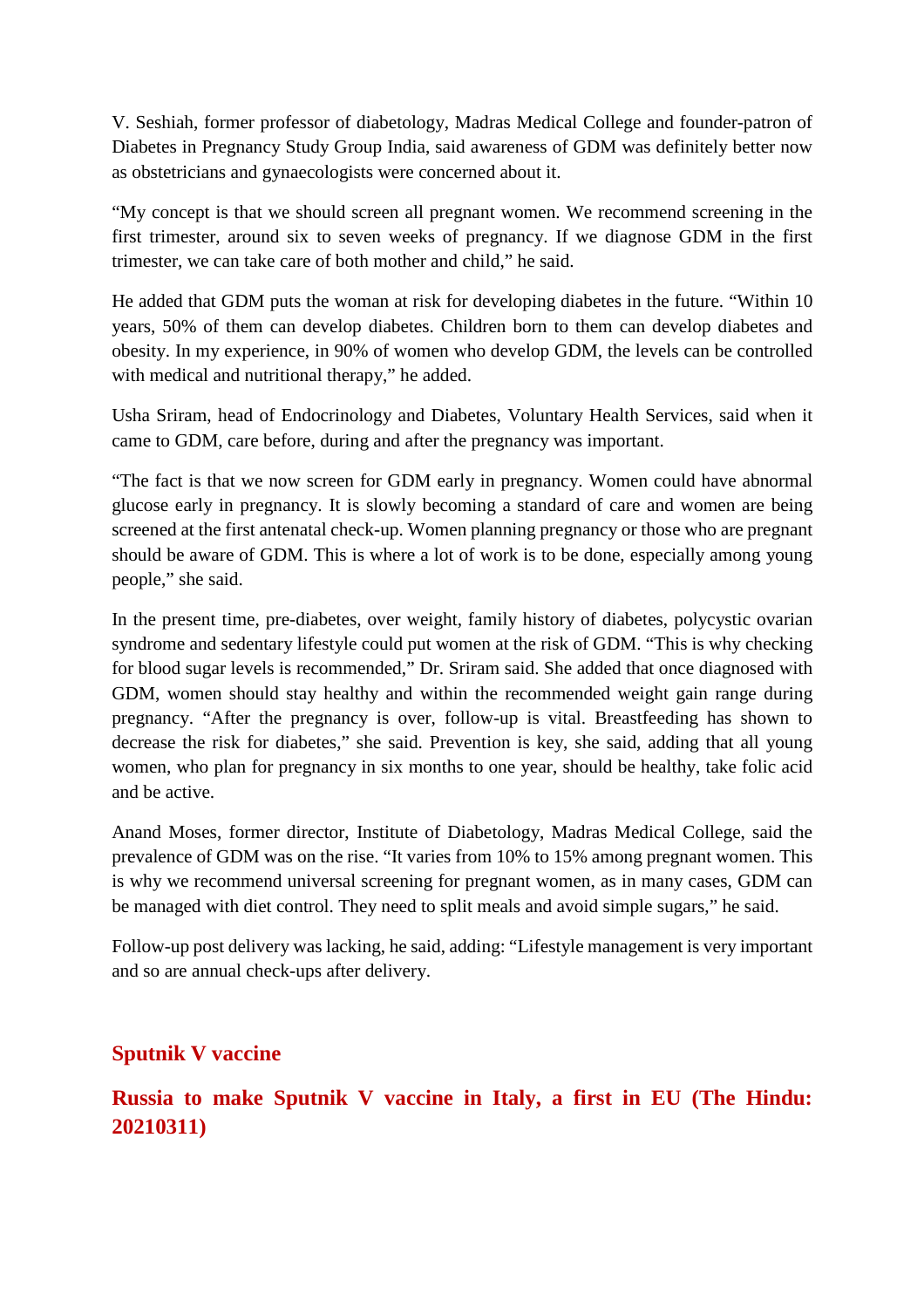https://www.thehindu.com/news/international/russia-to-make-sputnik-v-vaccine-in-italy-afirst-in-eu/article34033060.ece

A view of the Adienne Srl plant pharmaceutical company in Caponago, near Milan, Italy, Tuesday, March 9, 2021. Russia signed a deal to produce 10 million doses of the Sputnik V coronavirus vaccine in Italy this year. | Photo Credit: AP

Russian authorities are working on 20 similar collaborations in Europe

Russia has signed a deal to produce its Sputnik V coronavirus vaccine in Italy, the first contract in the European Union, the Italian Russian Chamber of Commerce announced Tuesday.

The deal was signed with Adienne Srl, the Italian subsidiary of a Swiss-based pharmaceutical company, and Kirill Dmitriev, CEO of the Russian Direct Investment Fund. Production of a planned 10 million doses this year is set to launch in July.

"The innovative production process will help create new jobs and allow Italy to control the entire production of the compound,'' the chamber said in a statement. Financial terms were not released.

Also read: The Hindu Explains | What do we know about Russia's COVID-19 vaccine candidate Sputnik V?

Sputnik V has not yet been approved for use in the EU, but the body's regulator, the European Medicines Agency, or EMA, started a rolling review of the vaccine last week.

Russian authorities are working on 20 similar collaborations in Europe and the Sputnik V vaccine has been registered in 45 nations worldwide, the chamber said.

The EU has been criticised for its slow vaccine rollout and some EU nations have decided not to wait for the EMA's approval. Hungary became the first EU country to authorise Sputnik V for use last month while Slovakia announced a deal last week to acquire 2 million Sputnik V doses and received the first shipment of 200,000 doses.

France's government has had regular exchanges about Sputnik V, but the country now doesn't have a production site available that would meet the necessary requests so no contract has been signed so far to produce the vaccine in France, according to a French Industry Ministry official.

The official reiterated France's position that the government isn't choosing vaccines because of their country of origin, but based on whether they are effective and safe and approved by the EM.

Russian President Vladimir Putin began a dialogue about the Sputnik V vaccine with French President Emmanuel Macron in autumn, and Paris sent a delegation of experts to Russia to conduct talks about the vaccine and advise how to handle discussions with the World Health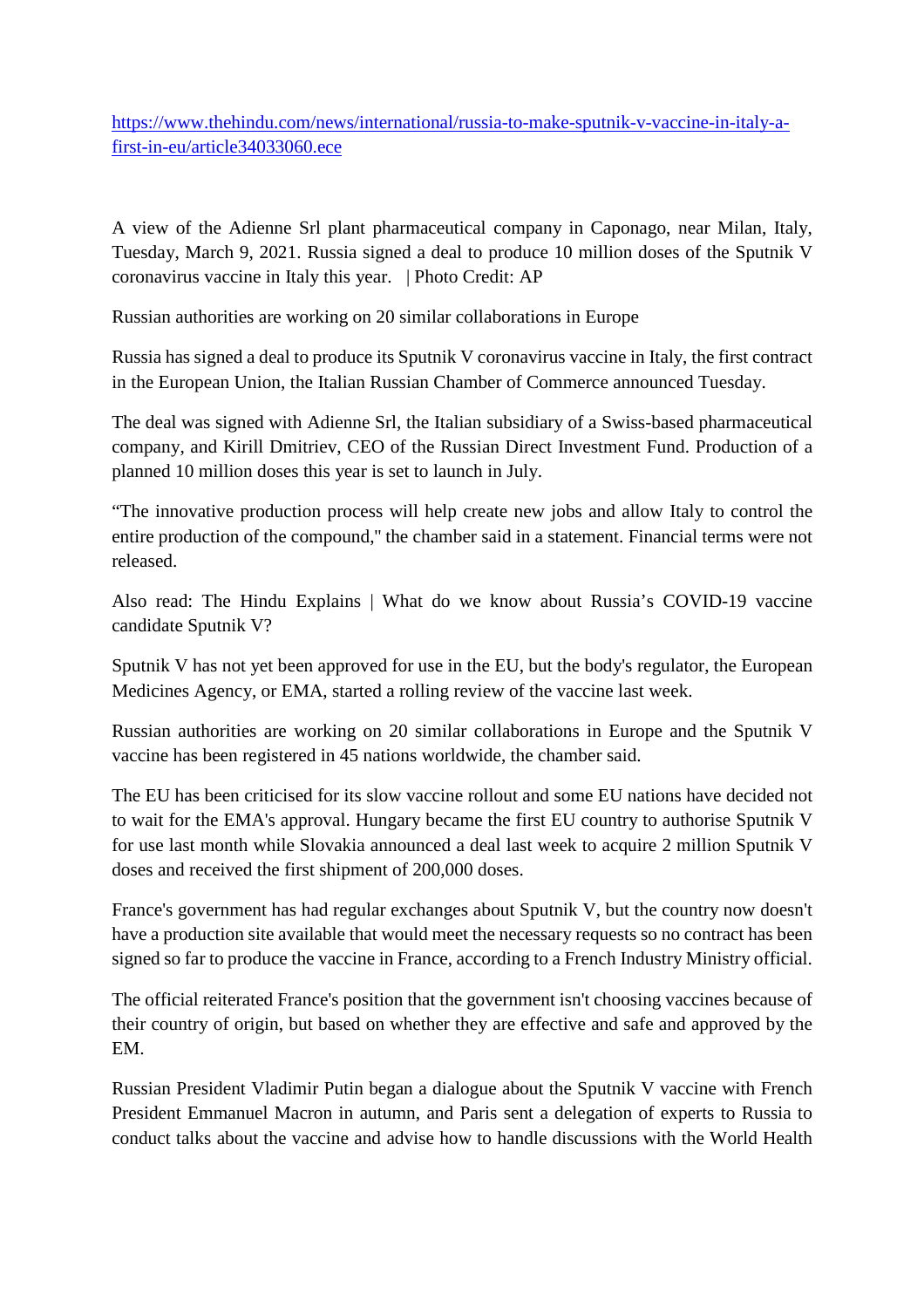Organization and the EMA, according to a French official who spoke on customary condition of anonymity.

Despite skepticism about Russia's hasty introduction of the vaccine, which was rolled out before it had completed late-stage trials, the vaccine appears to be safe and effective. According to a study published in the Lancet, Sputnik V is 91 per cent effective and appears to prevent inoculated individuals from becoming severely ill with COVID-19, although it's still unclear if the vaccine can prevent the spread of the disease.

With a global shortage of COVID-19 vaccines, some experts say boosting the use of vaccines made by China and Russia could offer a quicker way to increase the global supply. Others note that Russia's push to export its vaccine around the world may be driven by political interests.

An EMA official has warned European nations against issuing national emergency clearance of Sputnik V.

Christa Wirthumer-Hoche, the chair of the EMA's management board and the head of the Austrian Medicines and Medical Devices Agency, said on Austrian television that EU members approving Russian and Chinese vaccines via emergency national procedures is "partly comparable with Russian roulette," citing the need to first examine data on the quality, safety and effectiveness of the shots.

"Citizens have a right to get really safe and effective medicinal products," Wirthumer-Hoche added. "We can have Sputnik V on the market here in the future if we have examined the corresponding data." Wirthumer-Hoche's remarks elicited outrage in Russia. Kremlin spokesman Dmitry Peskov on Tuesday called them "inappropriate," and developers of the vaccine demanded a public apology from the official, saying that her comments "raise serious questions about possible political interference in the ongoing EMA review." "EMA did not allow such statements about any other vaccine. Such comments are inappropriate and undermine credibility of EMA and its review process. Vaccines and EMA should be above and beyond politics," Sputnik V's official Twitter account said Tuesday.

An EMA spokesperson told The Associated Press in written comments that the agency "will assess Sputnik V's compliance with the usual EU standards and any recommendation will be based on the strength of the scientific evidence on the vaccine's safety, quality and efficacy, and nothing else." The EU commission does not now have plans for the collective purchase of Sputnik doses, relying instead on deals already made with other vaccine manufacturers. But it has made clear that member states are entitled to reach separate agreements as long as they don't compete with the commission's advance purchases of 2 billion vaccine doses.

Italy's health minister, Roberto Speranza, has indicated he is open to introducing the Russiadeveloped vaccine in Italy, as long as it has regulatory approval. Italy's new premier, Mario Draghi, has pledged to accelerate the vaccination campaign to dampen the spread of new variants that have again put Italy's health system under pressure. So far, just 2.85 per cent of Italy's population has been fully vaccinated.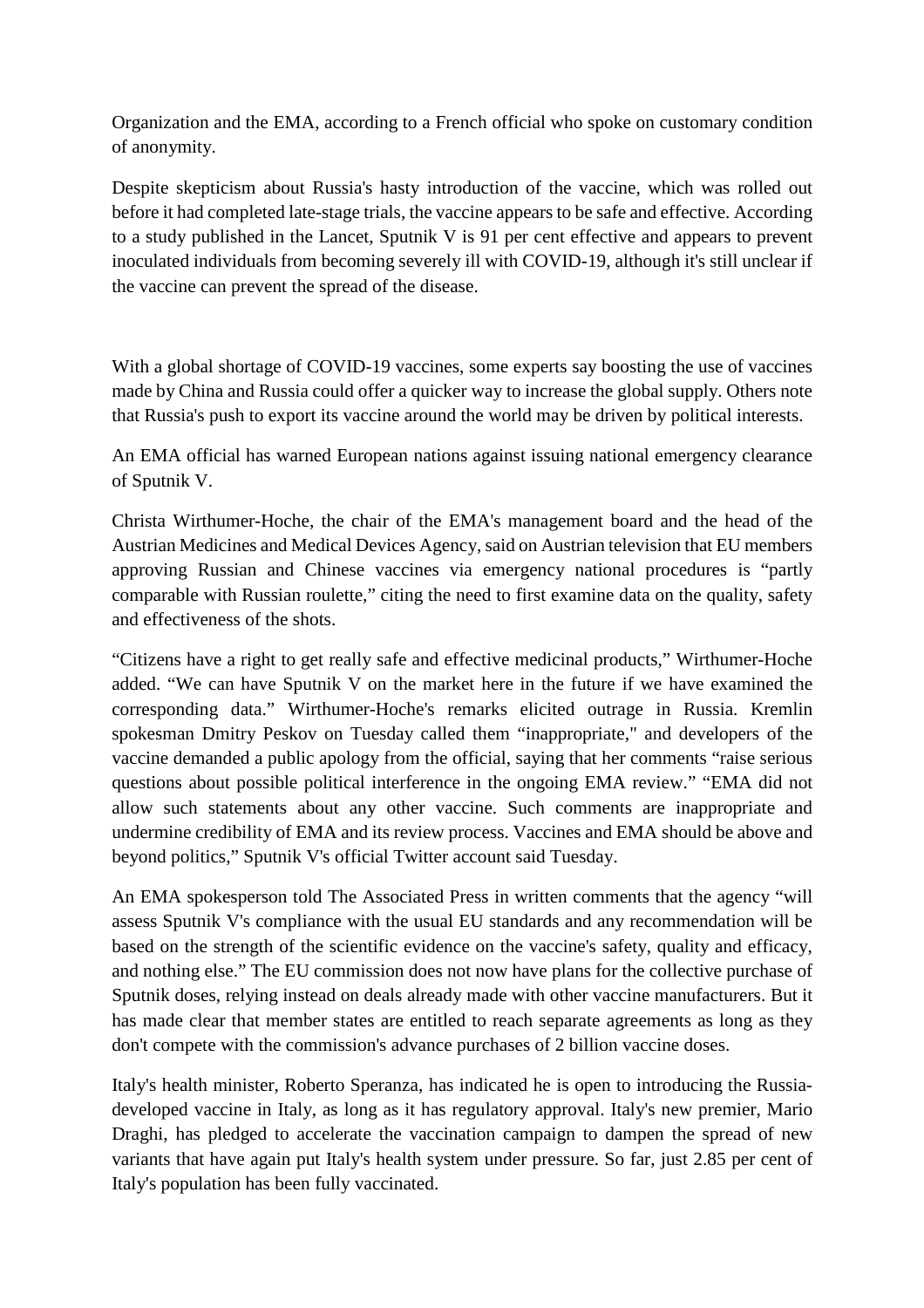The Russian Direct Investment Fund that bankrolled the vaccine and markets it abroad has said the production of Sputnik V will span several countries, including India, South Korea, Brazil, China, Turkey, as well as Belarus and Kazakhstan and possibly Iran.

Kazakhstan manufactured 90,000 doses of the vaccine last month but there are few indications any large amounts of the vaccine have been produced outside of Russia so far.

#### **Intranasal COVID-19 vaccine**

# **Parliament proceedings | Intranasal COVID-19 vaccine candidate in early clinical stage of development in India: Ashwini Choubey (The Hindu: 20210311)**

https://www.thehindu.com/news/national/parliament-proceedings-intranasal-covid-19 vaccine-candidate-in-early-clinical-stage-of-development-in-india-ashwinichoubey/article34027501.ece

An intranasal vaccine candidate (BBV154), being developed by Bharat Biotech, is in early clinical stage of development in India, Minister of State for Health Ashwini Choubey told the Rajya Sabha on March 9.

## **World Kidney Day 2021:**

# **World Kidney Day 2021: Health tips to take care of kidneys in summer (The Indian Express: 20210311)**

https://indianexpress.com/article/lifestyle/health/world-kidney-day-2021-tips-protect-kidneyhealth-during-summer-7222180/

Avoid unnecessary use of over-the-counter pain killers like Indomethacin, Combiflam, Ibuprofen, Aspirin as these can harm the kidneys, especially when taken for a long period of time in heavy dosages

world kidney day 2021, tips to protect kidneys, easy lifestyle tips for kidney health during summer, summer health tips, indianexpress.com, indianexpress,Although fibre-intake is suggested for better digestion, it is equally beneficial for better kidney functioning as well. (Source: Getty Images/Thinkstock)

Summers can be hard for the body, especially the kidneys if certain precautions related to its hydration are not followed. "However, hydration is not merely about drinking water," Dr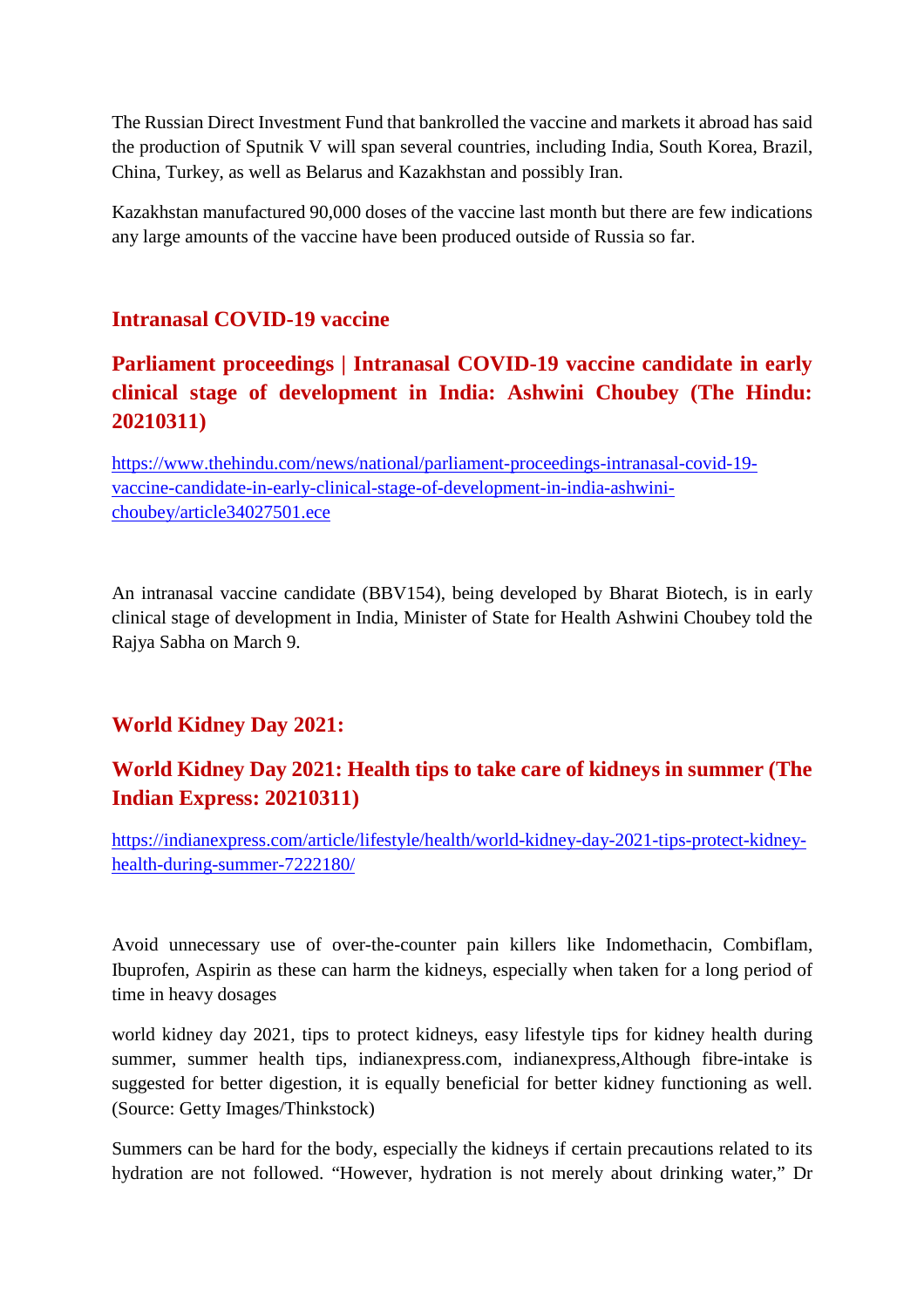Suman Lata, director and senior consultant, Nephrology, Dharamshila Narayana Superspeciality Hospital said. Proper functioning of both kidneys is key in maintaining the homeostatic balance of the body and keeping it healthy.

On World Kidney Day, observed on March 11 annually, here are some tips to keep your kidneys healthy.

#### Consume water-rich food

Considering the fact that we sweat more in summer, keeping oneself hydrated is surely the key. Along with having at least 10 to 12 glasses of water per day, increase the intake of water-rich fruits to ensure required nourishment along with hydration.

Dehydration increases the risk of stone formation; also among the elderly, dehydration increases the risk of kidney injury. Take extra care of children and elders in this regard. Patients already suffering from any kidney problem should follow a food pattern as per the concerned doctor's suggestion.

Also, always consume balanced meals in summers. Dr Rajesh Aggrawal, senior consultant and chief of action kidney transplant and dialysis department, Sri Balaji Action Medical Institute suggested the following measures.

#### Limit your salt intake

Extra salt consumption increases blood pressure which affects kidney functioning. Try to limit the quantity of salt in your food. Normally, we take 7 to 10 gm salt per day which should be decreased to 4 to 5 gm. In patients with CKD (chronic kidney disease), cardiac issues, portal hypertension, high blood pressure, taking more salt increases the risk of formations of urinary stones.

Although fibre-intake is suggested for better digestion, it is equally beneficial for better kidney functioning. Patients suffering from CKD are also suggested to take more fibre. Add more raw food to your daily meals like beans, peas, berries, melon etc.

Foods we eat out are usually unhealthy. Along with food poisoning, indigestion, they potentially add to the risk of kidney infection as well, as they are high in sugar, salt, saturated fats etc.

"Rather, eat healthy food, keep your weight in check, avoid smoking, exercise daily, avoid taking more pain killers like Brufen or voveran," said Dr Aggrawal.

ALSO READ |From easing muscle cramps to preventing kidney stones: Why musk melons are summer favourites

Dr Sudeep Singh Sachdev, senior consultant and clinical lead – nephrology and renal transplantation, Narayana Superspeciality Hospital Gurugram shared some insights as well.

Avoid overexertion/over-exhaustion of the muscles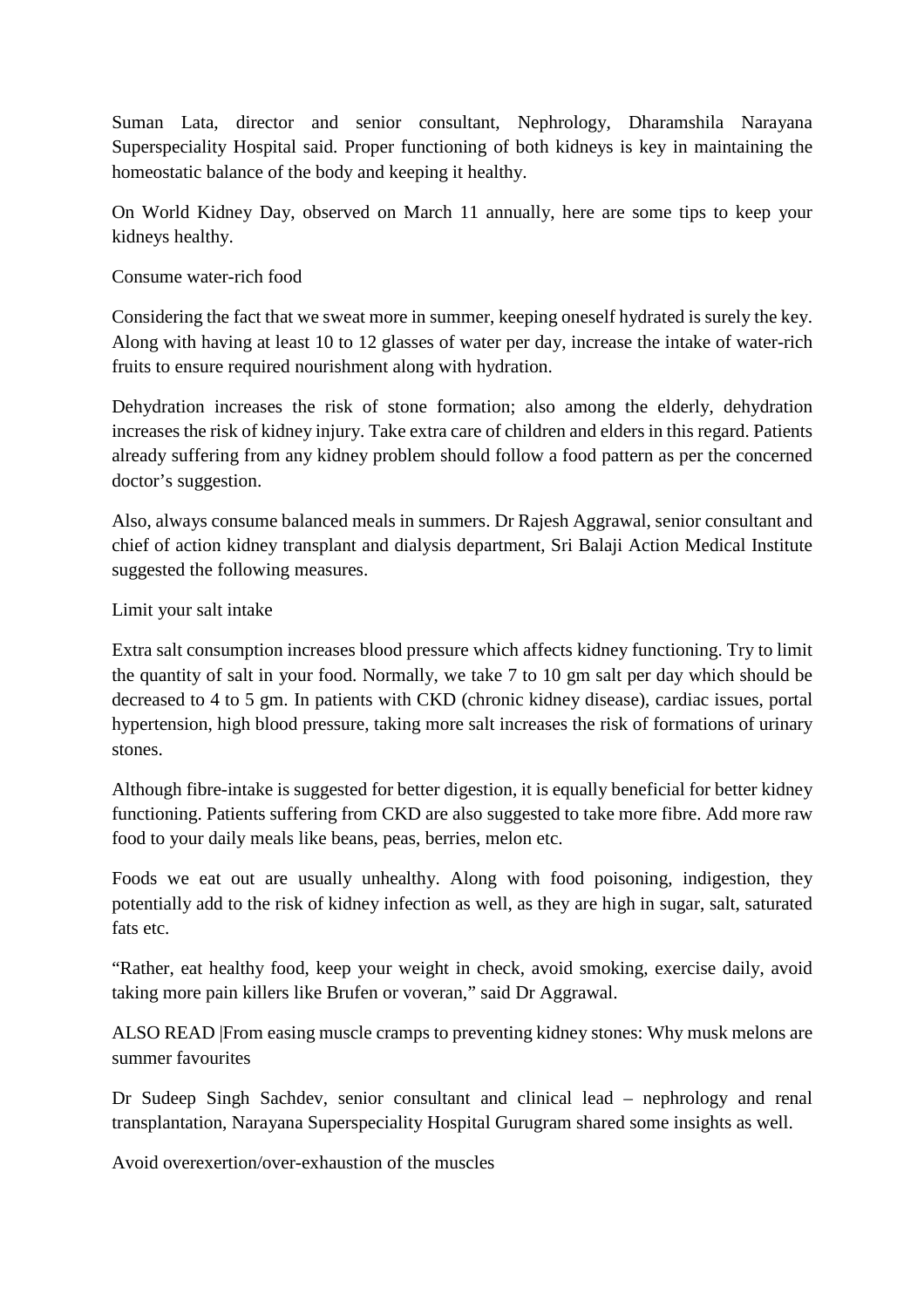It might lead to Rhabdomyolysis. Working out and leading an active life is essential, but try not to overdo it. "Very few people know muscle injury is dangerous for kidney health as well. Severe muscle injury sometimes leads to protein leakage in the bloodstream, which in turn can potentially lead to kidney failure, which is called rhabdomyolysis. For this reason, it is advisable to avoid putting extra pressure on the body with a heavy workout regularly," said Dr Sachdev.

Avoid unnecessary use of over-the-counter pain killers like Indomethacin, Combiflam, Ibuprofen, Aspirin as these can harm the kidneys especially when taken for a long period of time in heavy dosages.

kidney health Pay attention to the amount of medicines you are having. (Source: Getty Images/Thinkstock)

Keep your blood sugar and blood pressure levels in check and monitor them regularly. If you are diabetic or hypertensive, take your medications religiously as prescribed by your physician. "Both diabetes mellitus and hypertension can damage the kidneys significantly if allowed to progress in an uncontrolled fashion," said Dr Sachdev.

\*"Avoid intake of Chinese herbal or any metal-containing alternative medications as these drugs have been implicated in the progression of kidney (tubulointerstitial) disorders," said Dr Sachdev.

ALSO READ |Following Mediterranean diet linked to better outcomes in kidney transplant recipients: Study

\*The simplest and easiest way to keep the kidneys healthy is to take plenty of water (at least 10 to 12 glasses a day), especially in summers when the chances of dehydration are high.

\*Last but not least, never ignore any warning sign or symptom of kidney disease and consult a doctor immediately, in case of

## **No Smoking Day**

## **No Smoking Day: Simple strategies to quit the unhealthy habit (The Indian Express: 20210311)**

https://indianexpress.com/article/lifestyle/health/no-smoking-day-simple-strategies-to-quitthe-habit-7222463/

According to the World Health Organization, the tobacco epidemic is "one of the biggest public health threats the world has ever faced, killing more than 8 million people a year around the world".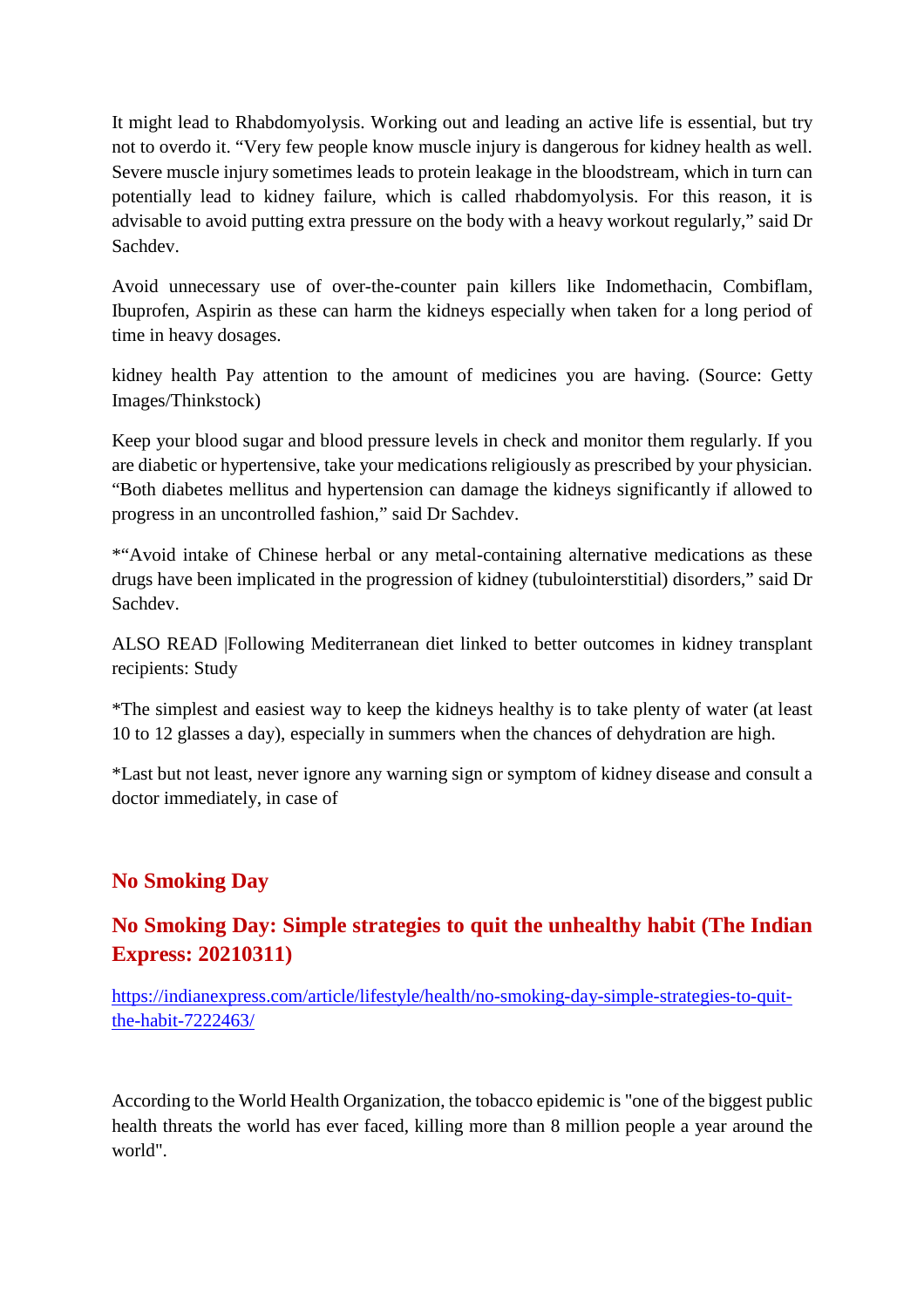No Smoking Day, No Smoking Day 2021, effects of smoking, how to quit smoking, tips to quit smoking, vaping and smoking, smoking nicotine, smoking cancer, smoking pregnancy, No Smoking Day indian express, No Smoking Day newsIt is never too late to make a healthy change! (Photo: Getty Images/Thinkstock)

It needs no retelling that smoking is extremely injurious to health. According to the World Health Organization, the tobacco epidemic is "one of the biggest public health threats the world has ever faced, killing more than 8 million people a year around the world. More than 7 million of those deaths are the result of direct tobacco use while around 1.2 million are the result of non-smokers being exposed to second-hand smoke."

Despite knowing this, many people struggle to quit the habit, says Dr Yogesh Kumar, an alternative medicine practitioner who consults on Practo. "Nicotine found in the tobacco, when inhaled, travels quickly to the brain, releasing dopamine and other feel-good chemicals. Hence, when one tries to quit, the withdrawal symptoms kick in, which sometimes may even lead to depression and other problems until you get your next hit," he tells indianexpress.com.

The trick, he says, lies in gradually providing the brain less and less nicotine; and this is where nicotine replacement therapies like nicotine patches, lozenges, chewing gum, inhalers, and nasal sprays come into play.

This No Smoking Day, if you have resolved to fight the urge to smoke, Dr Kumar has some simple tips for you.

ASLO READ |Yearly lung cancer scans advised for people 50 and older with shorter smoking histories

Here are a few strategies to fight the unhealthy habit:

Make a list of reasons: Write down the reasons why you want to quit smoking; make the list as specific as possible. If you are concerned about passive smoking affecting your child's health, write that down and their names to make it more personal.

Watch your money grow: The amount of money you spend on smoking could be huge, and seeing how much money you can save by not smoking can be great encouragement. It is usually not enough to tell yourself that you are saving money. So take the money you would normally spend on smoking and put it in a special account so that you can see how quickly it actually grows.

No Smoking Day, No Smoking Day 2021, effects of smoking, how to quit smoking, tips to quit smoking, vaping and smoking, smoking nicotine, smoking cancer, smoking pregnancy, No Smoking Day indian express, No Smoking Day news Passive smoking can be extremely harmful. (Photo: Getty Images/Thinkstock)

Set a date: Just wanting to quit is not enough. You need to set a plan and goal; hence a date is essential. Some people wait for important dates to make a change.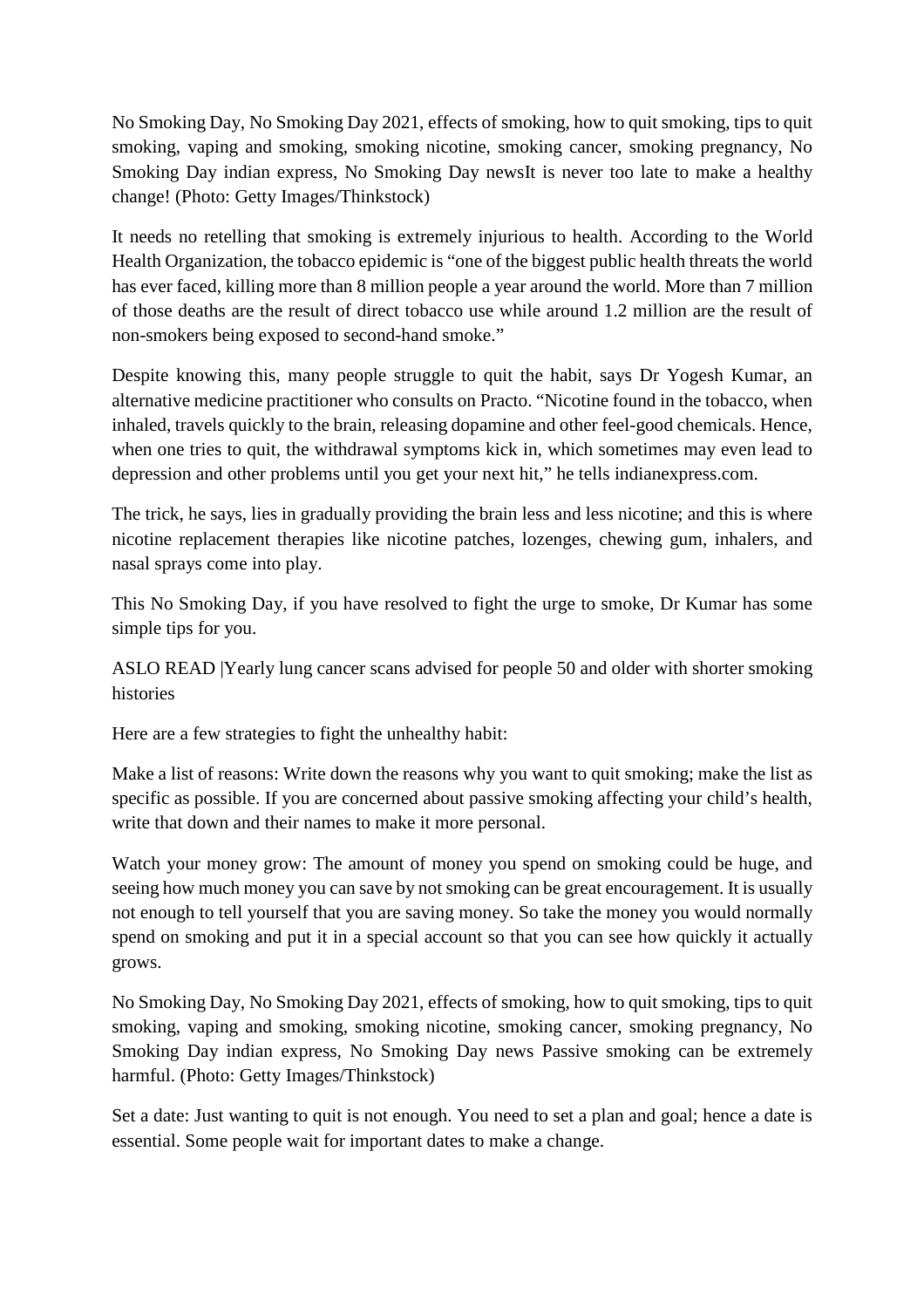Make a list of substitutes: After quitting, you may feel the urge to smoke at times — on your way back home from work, after meals etc. So, make a list of alternative activities you could do to keep your mind and hands busy.

Have those conversations: Tell your spouse, friends, co-workers about your plans and allow them to help you when you need it.

Reach out: Have you reached out to those who have successfully quit? If not, then you must for support. You could try online forums or help and support groups for the same.

ALSO READ |Cigarette smoking may damage mental health too: Study

Start new activity: Take up any form of physical activity to fight those cravings and also keep yourself healthy and occupied.

Eat: Once those cravings kick, you would want to put anything inside your mouth. So make sure you have some healthy munchies on you so that you are not tempted by junk. Skip those salty and sugary snacks.

Wash and purge: A day before your quitting date, take some time to wash everything you can, including your clothes. Once you have quit you, will realise how you now notice the smell of clean things. Conversely, if you keep things unwashed, the smell of cigarettes can only spark your old cravings.

Stop smoking: Remind yourself that you are no longer a smoker. Keep going back to your list of reasons as to why you quit and repeat the above list until you are successful.

## **Coronavirus (Hindustan: 20210311)**

https://epaper.livehindustan.com/imageview\_692147\_83958830\_4\_1\_11-03-2021 4 i 1 sf.html